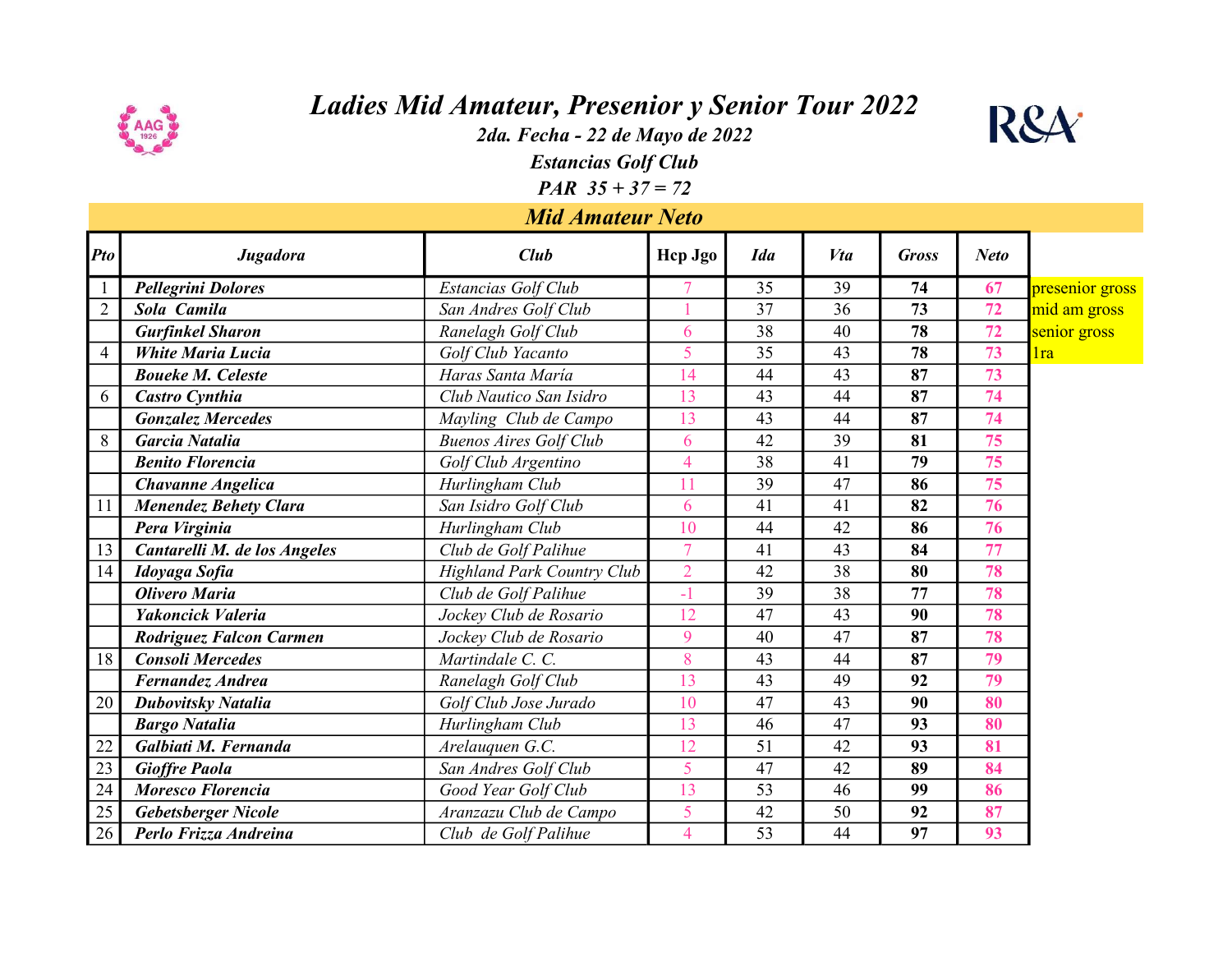| $\sim\,$<br>101<br>. |             |  |  |
|----------------------|-------------|--|--|
|                      | Aur<br>,,,, |  |  |

|                | <b>Presenior Neto</b>        |                                   |                |            |     |              |             |                 |  |
|----------------|------------------------------|-----------------------------------|----------------|------------|-----|--------------|-------------|-----------------|--|
| Pto            | <b>Jugadora</b>              | Club                              | Hep Jgo        | <b>Ida</b> | Vta | <b>Gross</b> | <b>Neto</b> |                 |  |
| $\mathbf{1}$   | <b>Pellegrini Dolores</b>    | Estancias Golf Club               |                | 35         | 39  | 74           | 67          | presenior gross |  |
| $\mathfrak{2}$ | <b>Gurfinkel Sharon</b>      | Ranelagh Golf Club                | 6              | 38         | 40  | 78           | 72          | senior gross    |  |
| $\overline{3}$ | <b>White Maria Lucia</b>     | Golf Club Yacanto                 | 5              | 35         | 43  | 78           | 73          | mid am neto     |  |
|                | <b>Boueke M. Celeste</b>     | Haras Santa María                 | 14             | 44         | 43  | 87           | 73          | 1ra             |  |
| 5              | Castro Cynthia               | Club Nautico San Isidro           | 13             | 43         | 44  | 87           | 74          |                 |  |
|                | <b>Gonzalez Mercedes</b>     | Mayling Club de Campo             | 13             | 43         | 44  | 87           | 74          |                 |  |
| $\overline{7}$ | <b>Benito Florencia</b>      | Golf Club Argentino               | $\overline{4}$ | 38         | 41  | 79           | 75          |                 |  |
|                | <b>Chavanne Angelica</b>     | Hurlingham Club                   |                | 39         | 47  | 86           | 75          |                 |  |
| 9              | <b>Menendez Behety Clara</b> | San Isidro Golf Club              | 6              | 41         | 41  | 82           | 76          |                 |  |
|                | Pera Virginia                | Hurlingham Club                   | 10             | 44         | 42  | 86           | 76          |                 |  |
| 11             | Cantarelli M. de los Angeles | Club de Golf Palihue              | $\overline{7}$ | 41         | 43  | 84           | 77          |                 |  |
| 12             | Olivero Maria                | Club de Golf Palihue              | $-1$           | 39         | 38  | 77           | 78          |                 |  |
|                | Yakoncick Valeria            | Jockey Club de Rosario            | 12             | 47         | 43  | 90           | 78          |                 |  |
|                | <b>Probaos Laura</b>         | Pilar Golf Club                   | 16             | 47         | 47  | 94           | 78          |                 |  |
|                | Rodriguez Falcon Carmen      | Jockey Club de Rosario            | 9              | 40         | 47  | 87           | 78          |                 |  |
| 16             | <b>Consoli Mercedes</b>      | Martindale C. C.                  | 8              | 43         | 44  | 87           | 79          |                 |  |
|                | <b>Ribas Lorena</b>          | <b>Highland Park Country Club</b> | 15             | 49         | 45  | 94           | 79          |                 |  |
|                | Fernandez Andrea             | Ranelagh Golf Club                | 13             | 43         | 49  | 92           | 79          |                 |  |
| 19             | <b>Dubovitsky Natalia</b>    | Golf Club Jose Jurado             | 10             | 47         | 43  | 90           | 80          |                 |  |
|                | <b>Bargo Natalia</b>         | Hurlingham Club                   | 13             | 46         | 47  | 93           | 80          |                 |  |
| 21             | Galbiati M. Fernanda         | Arelauquen G.C.                   | 12             | 51         | 42  | 93           | 81          |                 |  |
| 22             | Stepnik Ayelen               | Rosario Golf Club                 | 14             | 46         | 50  | 96           | 82          |                 |  |
| 23             | <b>Gioffre Paola</b>         | San Andres Golf Club              | 5              | 47         | 42  | 89           | 84          |                 |  |
| 24             | Moresco Florencia            | Good Year Golf Club               | 13             | 53         | 46  | 99           | 86          |                 |  |
| 25             | <b>Artica Veronica</b>       | <b>CUBA</b>                       | 15             | 50         | 52  | 102          | 87          |                 |  |

| <b>Senior Neto</b> |                           |                           |              |                      |     |                        |             |              |
|--------------------|---------------------------|---------------------------|--------------|----------------------|-----|------------------------|-------------|--------------|
| $P$ to             | Jugadora                  | $\mathcal{C}$ <i>lub</i>  | Hep Jgo      | <b>Ida</b>           | Vta | Gross                  | <b>Neto</b> |              |
|                    | Ortelli Maria             | Necochea Golf Club        |              | 44                   | 41  | 85                     | 68          | <u>  Ira</u> |
|                    | <b>Rey Fortes Valeria</b> | Costa Esmeralda Golf Club | $\sim$<br>__ | $\overline{a}$<br>4, | 46  | 0 <sup>2</sup><br>JJ - |             |              |